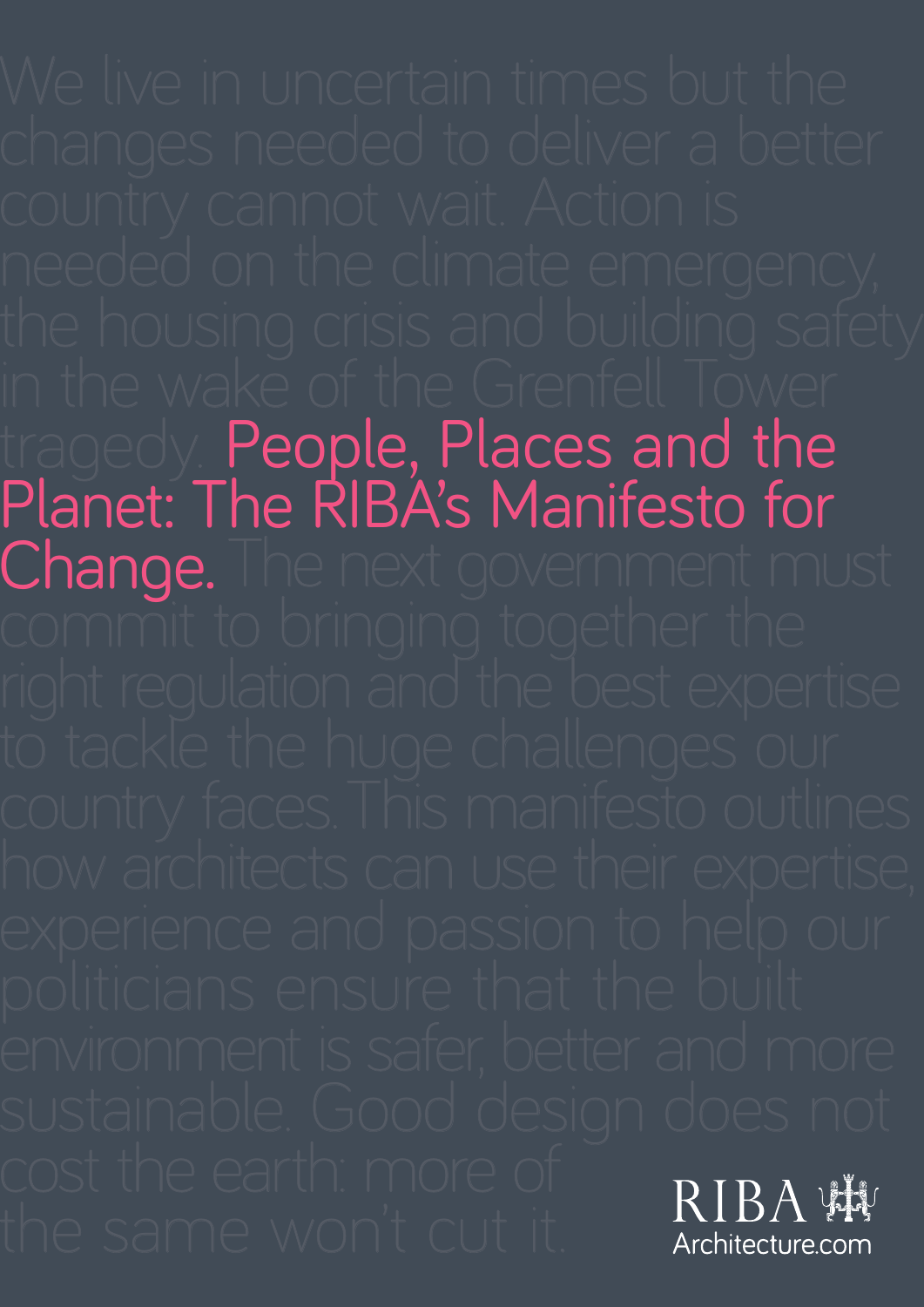We live in uncertain times but the changes needed to deliver a better country cannot wait. Action is needed on the climate emergency, the housing crisis and building safety in the wake of the Grenfell Tower tragedy. The next government must commit to bringing together the right regulation and the best expertise to tackle the huge challenges our country faces. This manifesto outlines how architects can use their expertise, experience and passion to help our politicians ensure that the built environment is safer, better and more sustainable. Good design does not cost the earth: more of the same won't cut it.

Alan Jones, President, Royal Institute of British Architects

## Time to decide

- Brexit must be resolved but an agreement is only the first step
- This is an emergency more of the same is not enough
- 3 Safer, greener, better designed: our priorities for the next government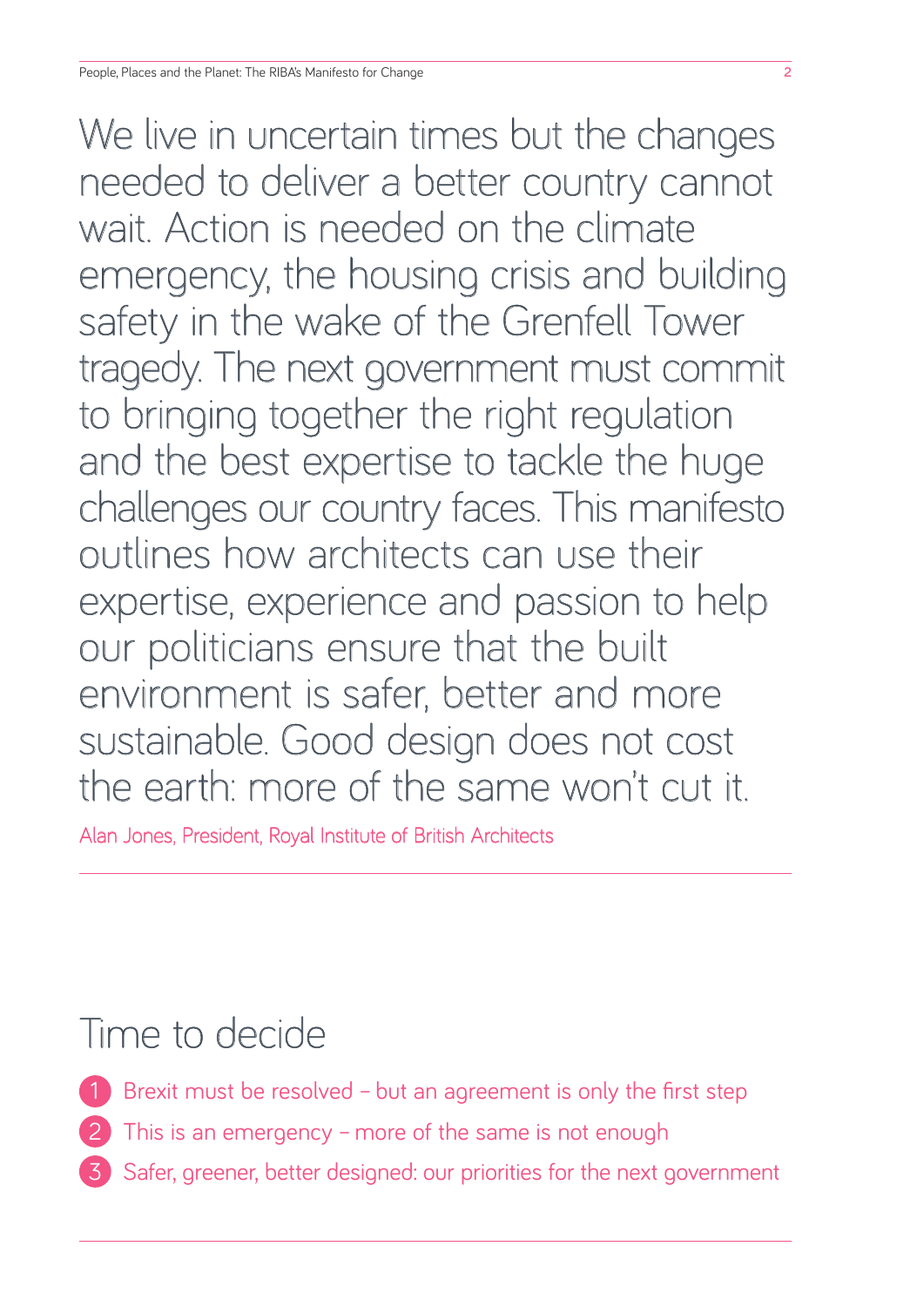# Brexit must be resolved - but an agreement is only the first step

The next parliament must resolve the current impasse while avoiding a no-deal Brexit. Clarity about Brexit won't solve the economic and political uncertainty which is undermining business confidence. We need our government to lead by example: setting higher standards, opening up new markets and developing a skills and immigration system that allows architecture practices to develop domestic and international talent. Architects want to play their part in making the UK the best place in the world to live, work and invest. Regardless of what happens with Brexit, the next government cannot afford to sit back and hope for the best.

## This is an emergency more of the same is not enough

Fighting the climate emergency, tackling the housing crisis and ensuring that people are safe in their own homes will not happen unless we acknowledge that business as usual won't work. We need investment, leadership and effective regulation from government alongside radical reform of the construction industry. Grenfell and the spate of fires since have highlighted that buildings, materials and methods that were thought safe simply are not: this was not just a tragic accident, it was the product of a broken system. Like Piper Alpha and Hillsborough, the Grenfell disaster should lead to fundamental changes in how we design, build and procure buildings.

# 3 Safer, greener, better designed: our priorities for the next government

#### **HOUSING AND PLANNING**

The next government must commit to real change: bringing new players into the market to boost supply, promoting higher standards and addressing the quality and safety concerns that continue to cast a cloud over the industry. The lack of effective and integrated planning means that too many poor quality and unpopular developments continue to win approval against the interests of local communities. Local councils need proper resourcing and the confidence to know that if they reject a poorly designed scheme they won't see their decisions overturned by national politicians. We believe that a greater role for architects can help change and refocus the debate to ensure that new homes are greener, safer and better designed.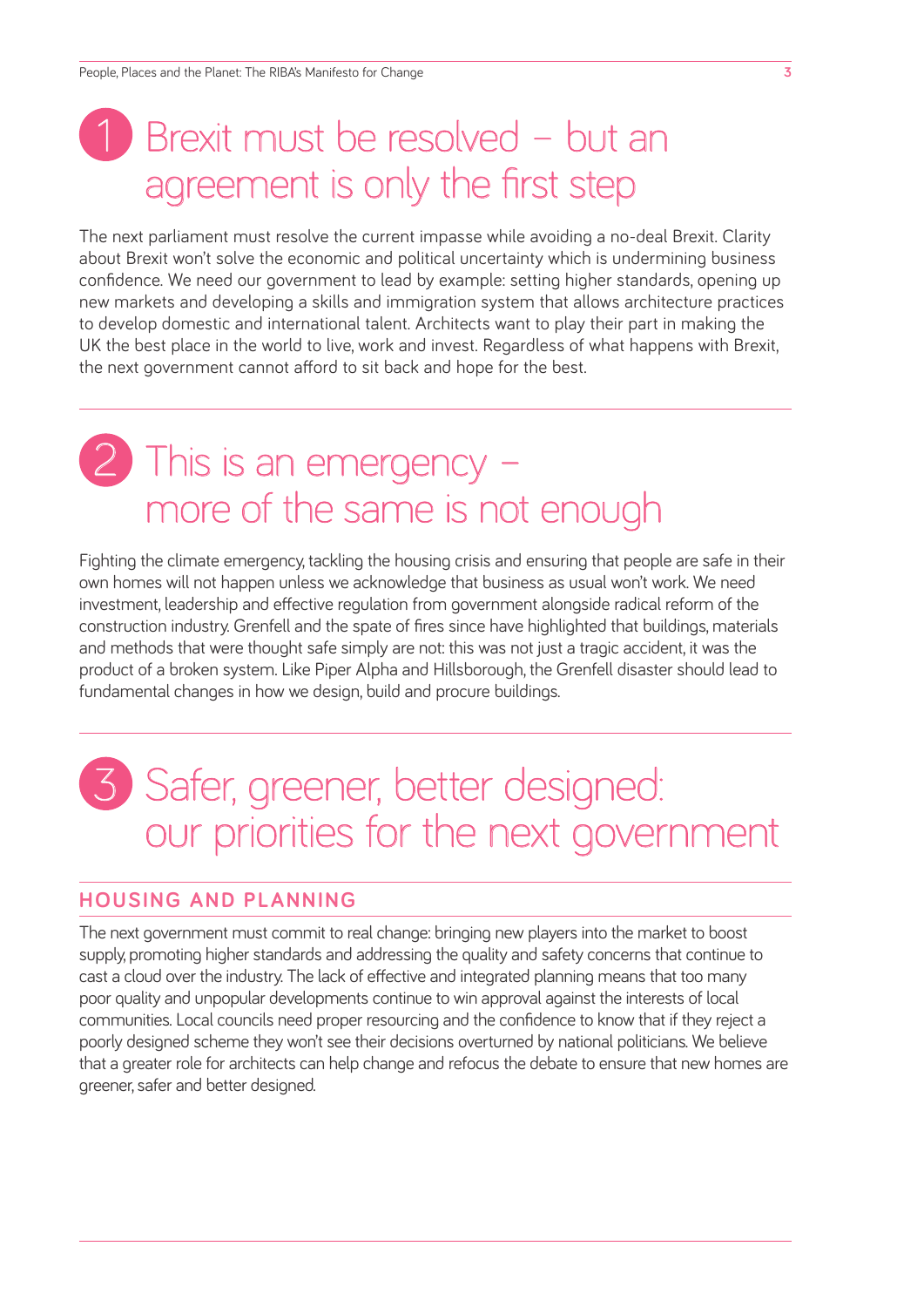Whoever you are, wherever you live and whatever your situation, you should have the right to expect your home to be affordable, safe and sustainable. This won't happen without a rethink about how houses and communities are planned, designed and built.

- **Boosting supply:** Relying on the volume house builders won't solve the housing crisis. All borrowing caps and restrictions on local authorities need lifting and land made available to SME, housing association and public sector housebuilders.
- **Empowering communities:** Local plans should be updated to include local design and development guidelines which can be used to provide greater certainty for developers and reassurance for communities.
- **Investing in planning departments:** Local and regional government must be empowered and resourced to promote high quality placemaking. Rather than seeking to bypass planning altogether, the next government should give local authorities the resources they need to invest in planning teams and the powers to demand better design across the board.
- **Proactive planning, not development control:** Permitted development and viability loopholes in the planning system need to be closed to create a level playing field that ensures that all homes and buildings meet the same scrutiny, sustainability, safety and quality standards.

### **CLIMATE EMERGENCY**

Architects have a leading role to play in reducing the environmental impact of the built environment. The RIBA 2030 Climate Challenge goals set out a pathway to a greener and more sustainable built environment which covers the construction, use and reuse of buildings.

- **Improve regulation and procurement:** The next government should make a priority to ensure that by 2030 all new and refurbished buildings:
	- Reduce operational energy demand by at least 75%, before UK offsetting
	- Reduce embodied carbon by at least 50-70%, before UK offsetting
	- Reduce potable water use by at least 40%
	- Achieve core health and wellbeing targets
	- Provide better information on the real-world performance of buildings through actual in-use measurements to drive quality improvements.